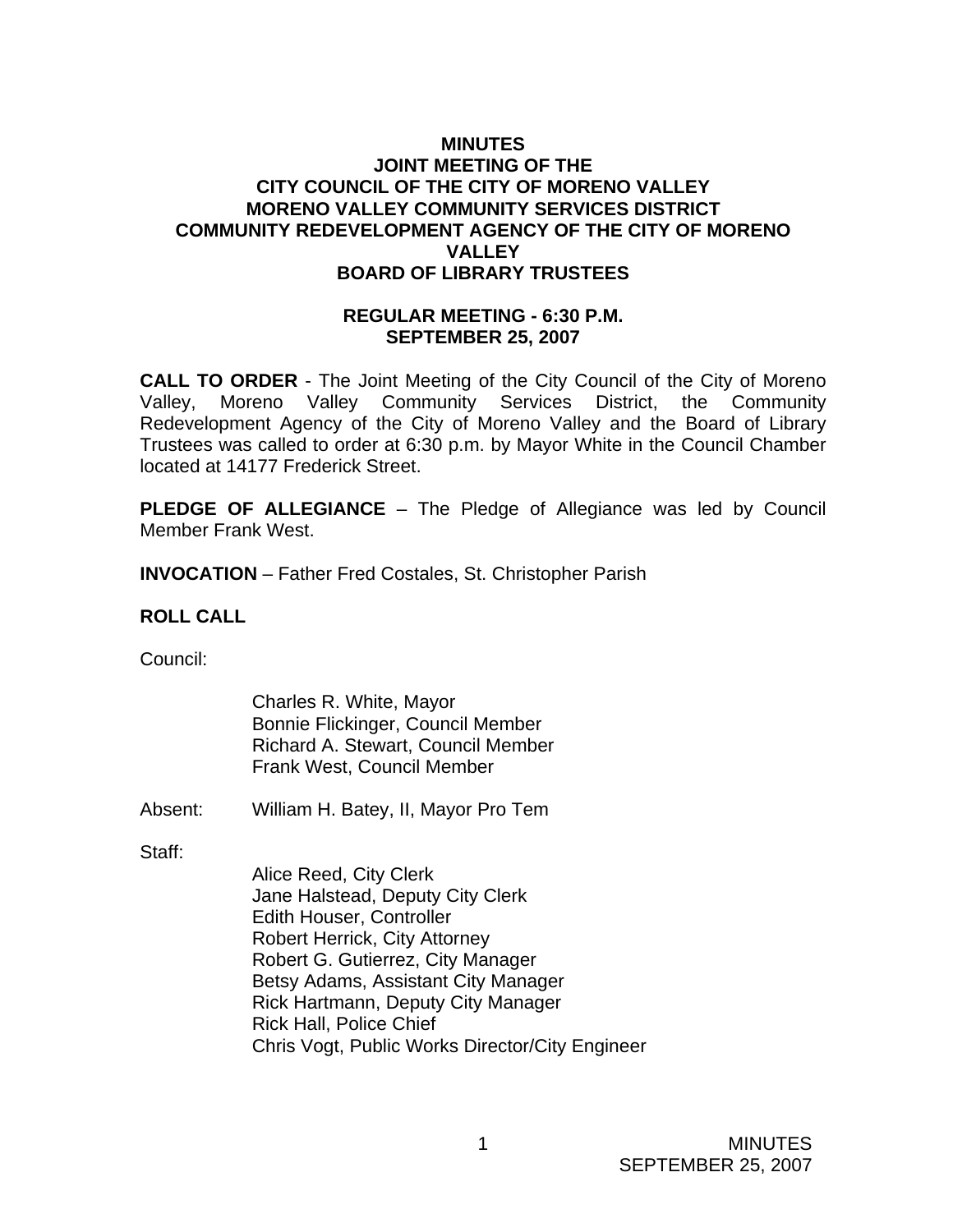Roy Bruckner, Interim Community Development Director Paula Smus, Librarian Rick Rhay, Recreation Supervisor Denese Wilson Beilke, Human Resources Director Barry Foster, Economic Development Director Steve Elam, Administrative Services Director John Clark, Fire Chief

Chris Vogt, Public Works Director/City Engineer introduced Eric Lewis, Traffic Engineer and Mike Silvia, Special District Program Manager.

#### **JOINT CONSENT CALENDARS (SECTIONS A-D) OF THE CITY COUNCIL OF THE CITY OF MORENO VALLEY, MORENO VALLEY COMMUNITY SERVICES DISTRICT, COMMUNITY REDEVELOPMENT AGENCY OF THE CITY OF MORENO VALLEY AND THE BOARD OF LIBRARY TRUSTEES**

Mayor White opened the agenda items for the Consent Calendars for public comments; there being none, public comments were closed.

# **A. CONSENT CALENDAR - CITY COUNCIL**

A1. ORDINANCES - READING BY TITLE ONLY

 **RECOMMENDATION:** Waive reading of all Ordinances.

 A2. MINUTES - REGULAR MEETING OF SEPTEMBER 11, 2007 (Report of: City Clerk's Department)

**RECOMMENDATION:** Approve as submitted.

A3. WARRANT REPORT – JULY 31, 2007 (Report of: Finance Department)

> **RECOMMENDATION:** Adopt Resolution No. 2007-106 approving The Warrant Report, dated July 2007, in the total amount of 1,641,611.61.

> > Resolution No. 2007-106

A Resolution of the City Council of the City of Moreno Valley, California, Approving the Warrant Report Dated July 31, 2007

A4. PA03-0079 – REDUCE FAITHFUL PERFORMANCE BOND AND ADOPT THE RESOLUTION AUTHORIZING ACCEPTANCE OF THE PUBLIC IMPROVEMENTS AS COMPLETE AND ACCEPTING THE PORTIONS OF FREDERICK STREET, AND TOWNGATE BOULEVARD ASSOCIATED WITH THE PROJECT INTO THE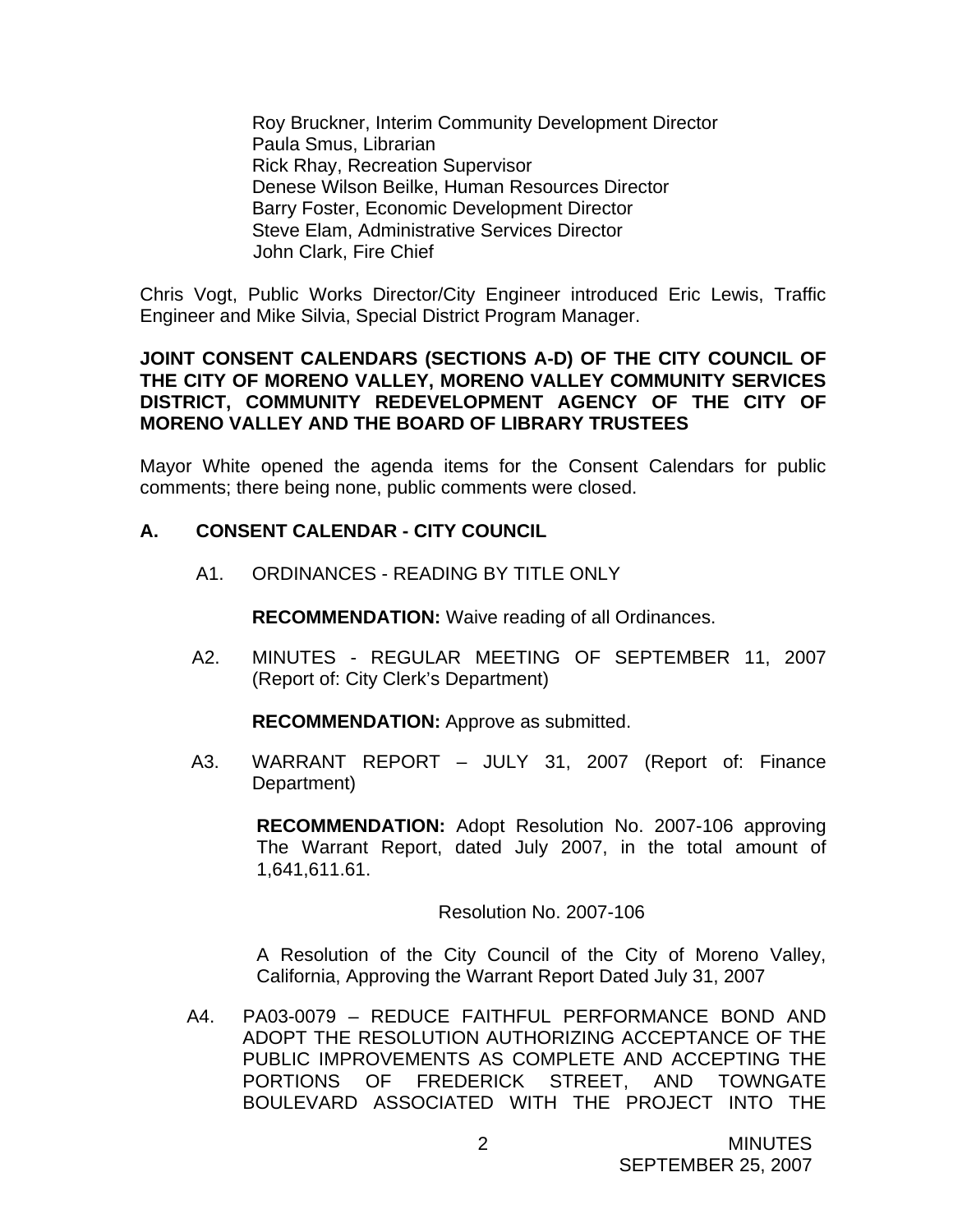CITY'S MAINTAINED STREET SYSTEM, DEVELOPER – BRE PROPERTIES, INC., IRVINE, CA 92617 (Report of: Public Works Department)

#### **RECOMMENDATION:**

1. Adopt Resolution No. 2007-107 authorizing the acceptance of the public improvements for PA03-0079 as complete and accepting the portions of Frederick Street, and Towngate Boulevard associated with the project into the City's maintained street system;

#### Resolution No. 2007-107

 A Resolution of the City Council of the City of Moreno Valley, California, Authorizing the Acceptance of the Public Improvements Associated with PA03-0079 as Complete, and Accepting the Portions of Frederick Street, and Towngate Boulevard Associated with the Project into the City's Maintained Street System

- 2. Authorize the City Engineer to execute the 90% reduction to the Faithful Performance Bond, exonerate the Material and Labor Bond in 90 days if there are no stop notices or liens on file with the City Clerk, and exonerate the final 10% of the Faithful Performance Bond in one year when all clearances are received.
- A5. SECOND AMENDMENT TO AGREEMENT FOR PROFESSIONAL CONSULTANT SERVICES WITH SA ASSOCIATES, INC. (Report of: Public Works Department)

### **RECOMMENDATION:**

- 1. Approve the "Second Amendment to Agreement for Professional Consultant Services" with SA Associates, Inc. (SA), 1130 W. Huntington Drive, Unit 12, Arcadia, CA 91007 to provide Professional Consultant Services;
- 2. Authorize the Mayor to execute the "Second Amendment to Agreement for Professional Consultant Services" with SA; and
- 3. Authorize an increase in the Purchase Order to SA in the Amount of \$250,000.00, when the "Second Amendment to Agreement for Professional Consultant Services" has been signed by all parties.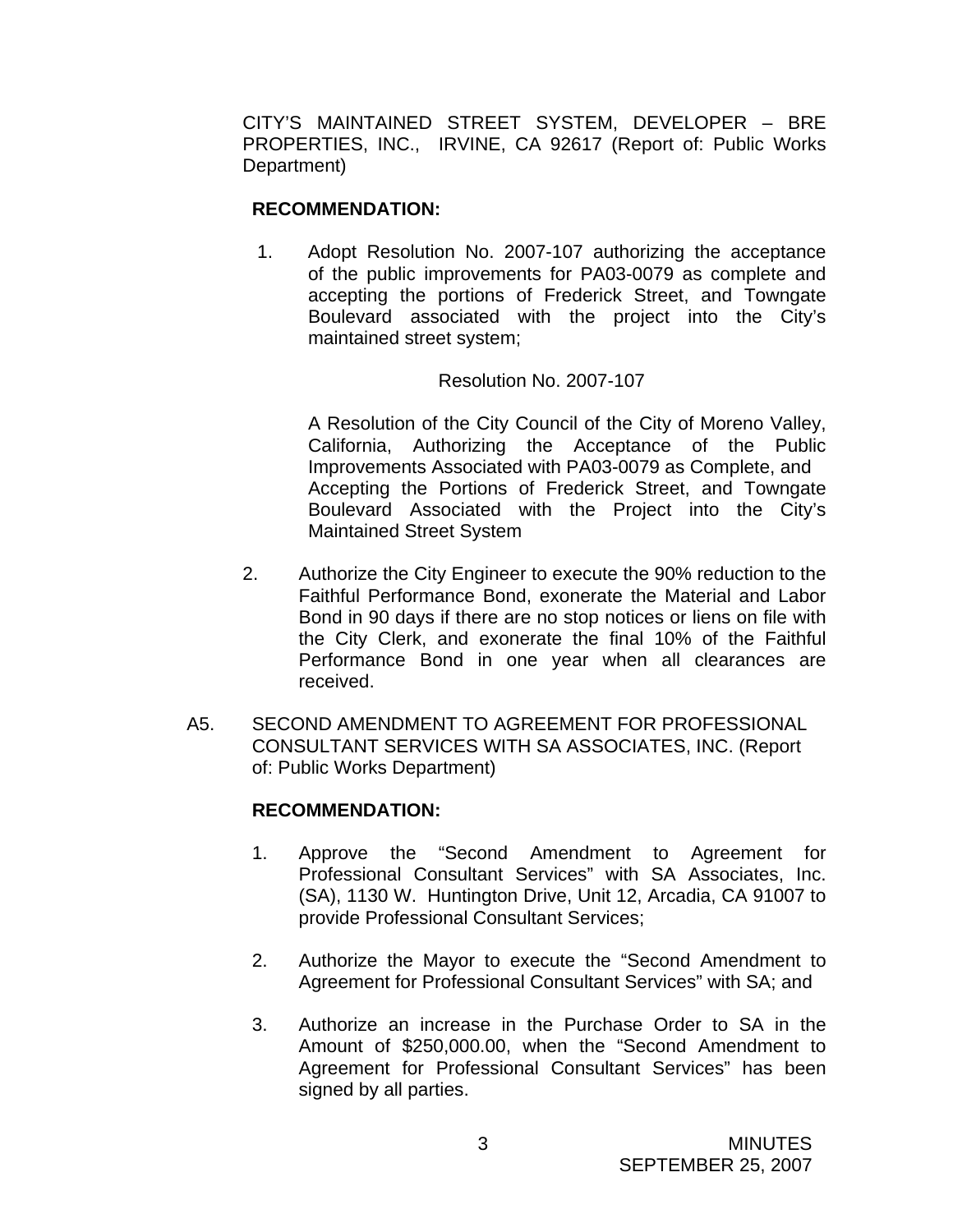A6. FIRST AMENDMENT TO AGREEMENT FOR PROFESSIONAL CONSULTANT SERVICES WITH VAS ASSOCIATES, INC. (Report of: Public Works Department)

# **RECOMMENDATION:**

- 1. Approve the "First Amendment to Agreement for Professional Consultant Services" with VAS Associates, Inc. (VAS), 3174 Dogwood Drive, Corona, CA 92882 to provide Professional Consultant Services;
- 2. Authorize the Mayor to execute the "First Amendment to Agreement for Professional Consultant Services" with VAS; and
- 3. Authorize an increase in the Purchase Order to VAS in the Amount of \$250,000.00, when the "First Amendment to Agreement for Professional Consultant Services: has been signed by all parties.
- A7. THIRD AMENDMENT TO AGREEMENT FOR PROFESSIONAL CONSULTANT SERVICES WITH NORRIS-REPKE, INC. – CIVIL ENGINEERING TECHNICIAN SERVICES (Report of: Public Works Department)

# **RECOMMENDATION:**

- 1. Approve the "Third Amendment to Agreement for Professional Consultant Services" with Norris-Repke, Inc. (Norris-Repke), 400 North Tustin Avenue, Suite 230, Santa Ana, CA 92705 to provide Professional Civil Engineering Technician Services;
- 2. Authorize the City Manager to execute said "Third Amendment to Agreement for Professional Consultant Services" with Norris-Repke; and
- 3. Authorize an increase in the Purchase Order to Norris- Repke in the amount of \$75,000.00 when "Third Amendment to Agreement for Professional Consultant Services" has been signed by all parties.
- A8. THIRD AMENDMENT TO AGREEMENT FOR PROFESSIONAL CONSULTANT SERVICES WITH NORRIS-REPKE, INC. – CIVIL ENGINEERING PROJECT MANAGEMENT SERVICES (Report of: Public Works Department)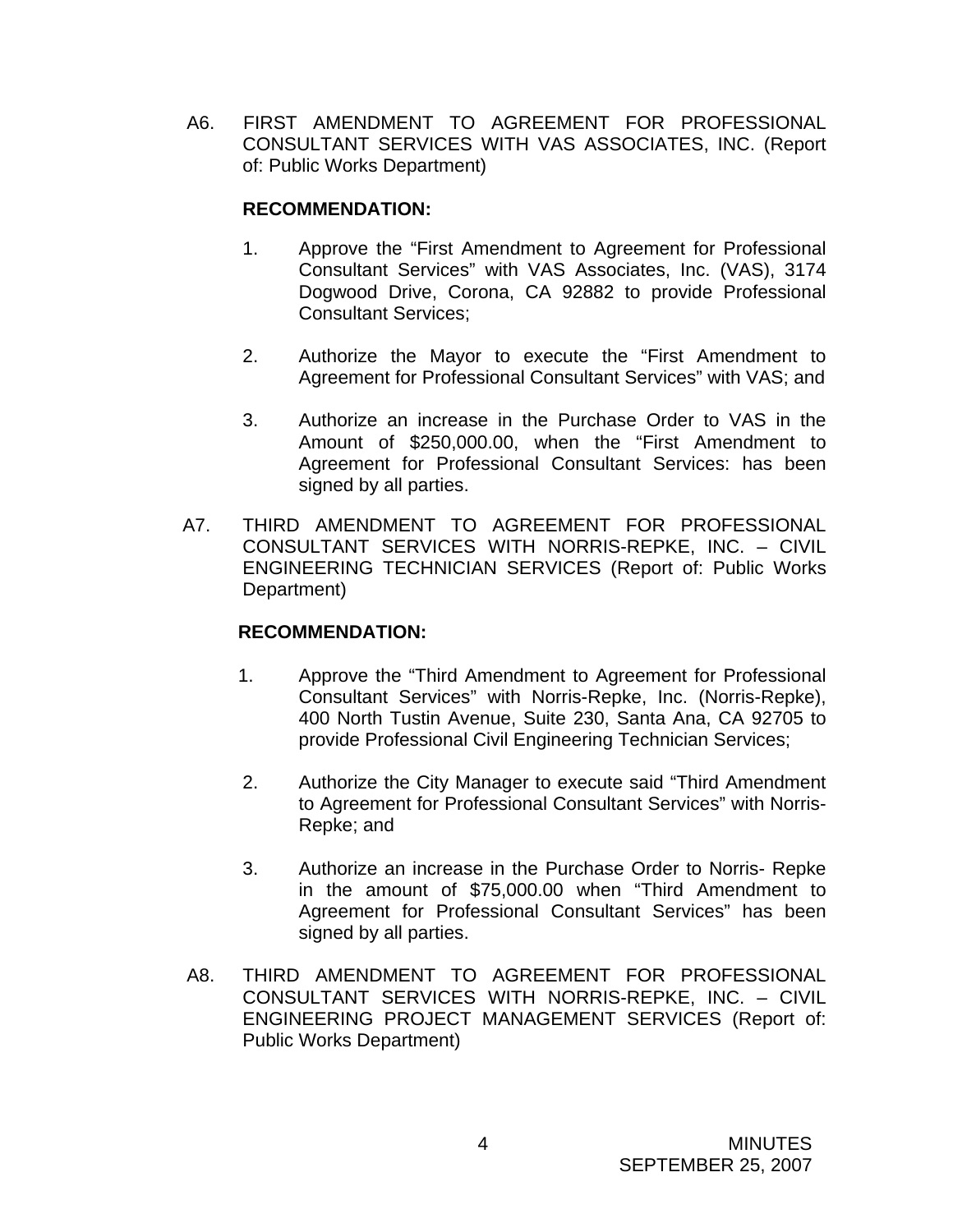# **RECOMMENDATION:**

- 1. Approve the "Third Amendment to Agreement for Professional Consultant Services" with Norris-Repke, Inc. (Norris-Repke), 400 North Tustin Avenue, Suite 230, Santa Ana, CA 92705 to provide Professional Consultant Services;
- 2. Authorize the City Manager to execute said "Third Amendment to Agreement for Professional Consultant Services" with Norris-Repke; and
- 3. Authorize an increase in the Purchase Order to Norris-Repke in the amount of \$250,000.00 when "Third Amendment to Agreement for Professional Consultant Services" has been signed by all parties.
- A9. APPROPRIATION OF \$37,434.12 FROM THE GENERAL FUND TO 133.65110.6641.641 TO PURCHASE NINE MURPHY BEDS WITH WARDROBES FOR FIRE STATION 65 AND AWARD BID TO MURPHY BEDS OF CALIFORNIA (Report of: Fire Department)

# **RECOMMENDATION:**

- 1. Appropriate \$37,434.12 from the General Fund to 133.65110.6641.641 for the purchase and installation of nine Murphy Beds with wardrobes for Fire Station 65;
- 2. Award Bid for the purchase and installation of Nine Murphy Beds with wardrobes for Fire Station 65 to Murphy Beds of California; and
- 3. Direct the Finance Director to issue a Purchase Order in the Amount of \$37,434.12 to Murphy Beds of California.
- A10. TRACT 20185 SINGLE FAMILY RESIDENTIAL AMENDMENT TO AGREEMENT FOR PUBLIC IMPROVEMENTS (TIME EXTENSION) AND SUBSTITUTION OF BONDS, FRAN LOU DRIVE, BETWEEN PERRIS BOULEVARD AND KITCHING STREET, SUBDIVIDER: LCTH INVESTMENT, L.P., NEWPORT BEACH, CA 92660 (Report of: Public Works Department)

### **RECOMMENDATION:**

1. Authorize the Mayor to execute the Amendment to Agreement for Public Improvements for Tract 20185;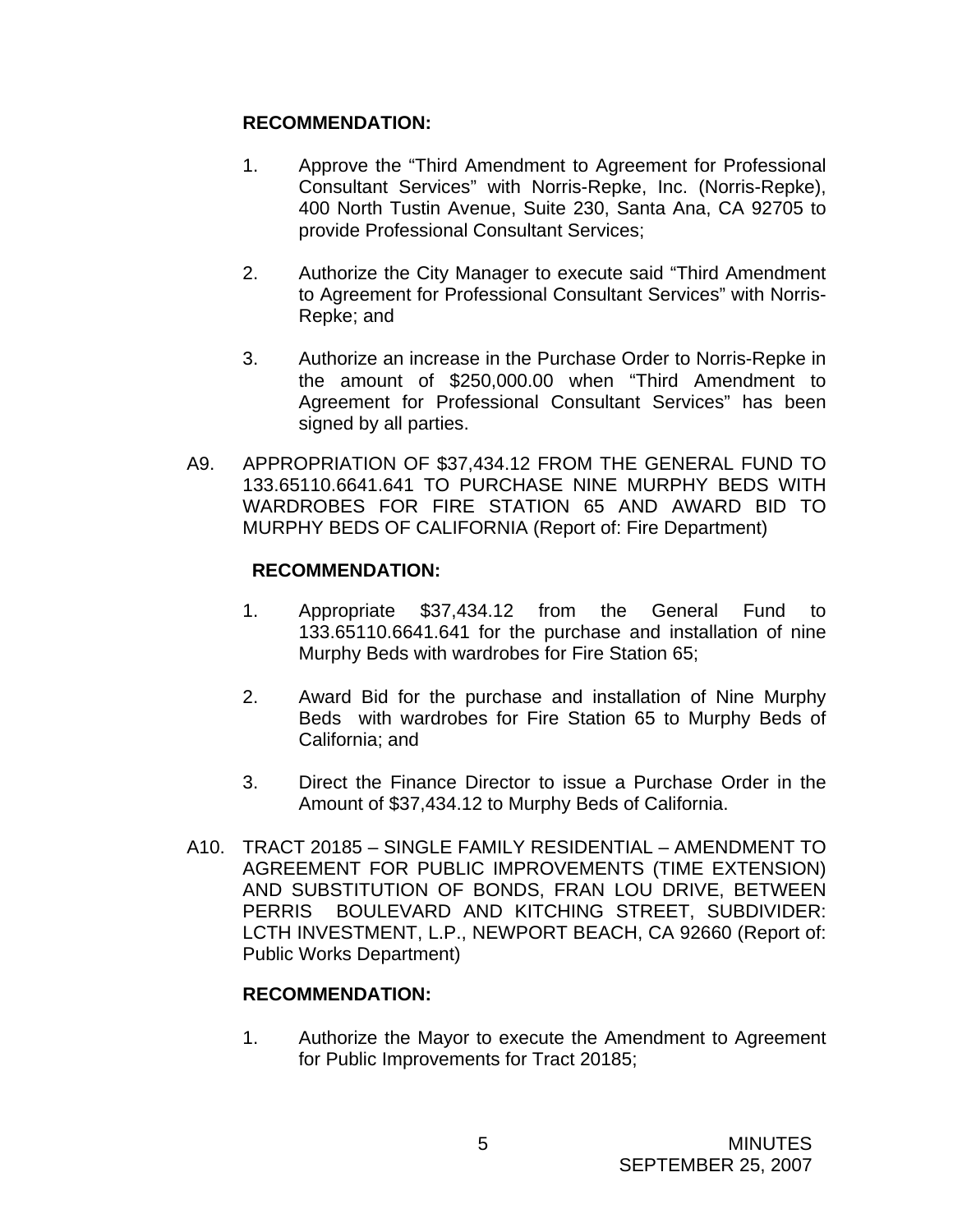- 2. Accept the substitution bonds issued by Western Insurance Company for Tract 20185 submitted by LCTH Investment, L.P.;
- 3. Instruct the City Clerk to forward the completed Amendment to Agreement for Public Improvements to the County Recorder's Office for recordation;
- 4. Authorize the City Engineer to exonerate the Faithful Performance Bond and Material and Labor Bond previously submitted by LCTH Investment, L.P., Inc. and issued by Insurance Company of the West upon acceptance of the substitution bonds; and
- 5. Authorize the City Engineer to execute any future time extension amendments to the agreement, subject to City Attorney approval, if the required public improvements are not completed within said timeframe.
- A11. 2007 LEGISLATIVE UPDATE (Report of: Assistant to the City Manager)

**RECOMMENDATION:** Receive and file the informational report.

A12. MORENO VALLEY UTILITY TEN (10) YEAR ENERGY EFFICIENCY PORTFOLIO PLAN AS REQUIRED BY ASSEMBLY BILL 2021 (AB2021)

#### **RECOMMENDATION:**

- 1. Adopt Moreno Valley Utility Ten (10) Year Energy Efficiency Portfolio Plan as Required by Assembly Bill 2021 (AB 2021); and
- 2. Approve proposed Resolution 2007-108 Adopting the Moreno Valley Utility Energy Efficiency Targets.

Resolution No. 2007-108

 A Resolution of the City Council of the City of Moreno Valley, California, to Approve the Energy Efficiency Targets for the Moreno Valley Electric Utility Mandated by Assembly Bill 2021

A14. AGREEMENT BETWEEN THE CITY OF MORENO VALLEY AND BOX SPRINGS MUTUAL WATER COMPANY FOR EDGEMONT WATER QUALITY AND WATER LINE INFRASTRUCTURE IMPROVEMENT PROJECT (Report of: Economic Development Department)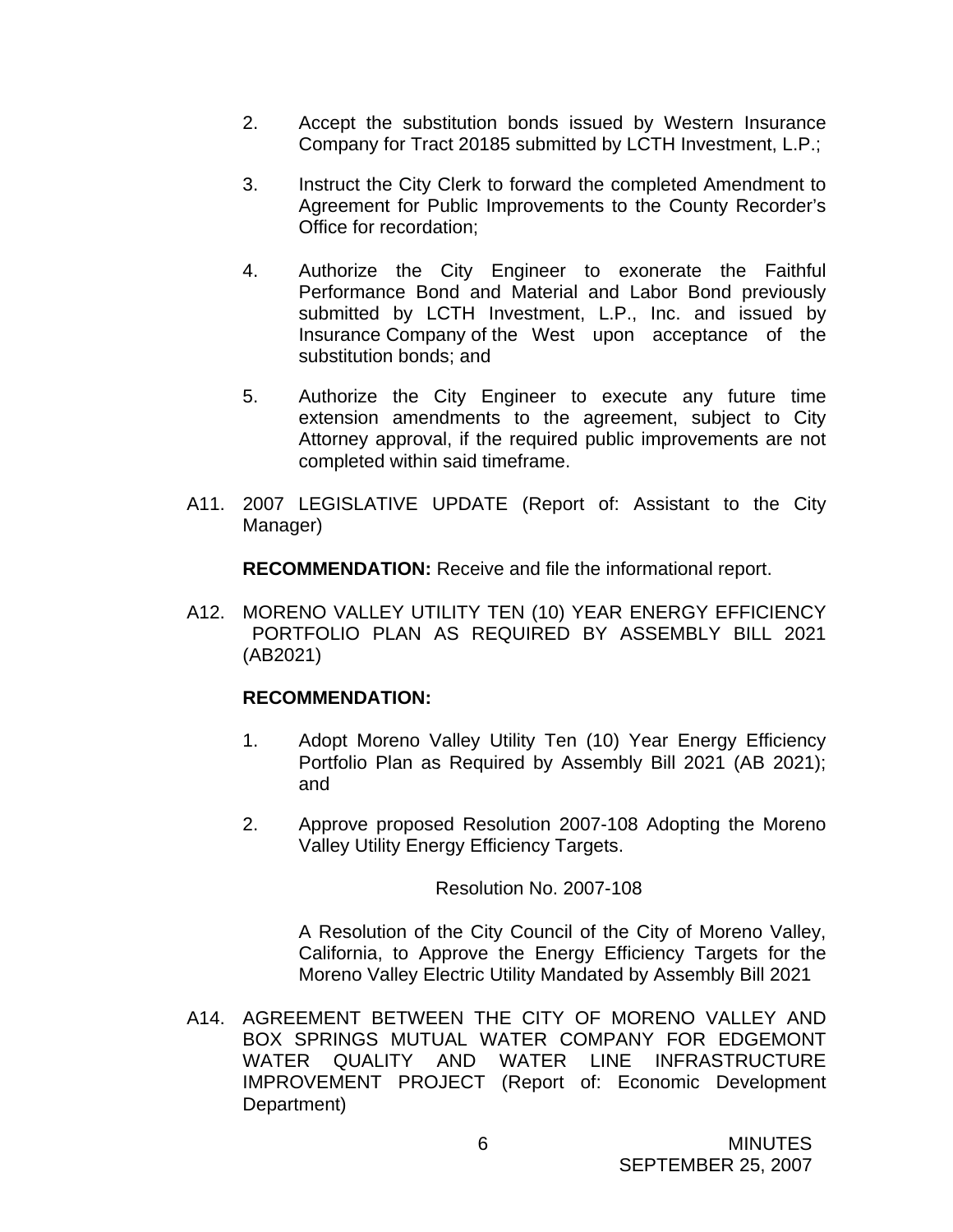**RECOMMENDATION:** Authorize the City Manager to execute the Agreement (and any subsequent and related minor amendments) between the City of Moreno Valley and Box Springs Mutual Water Company for the Edgemont Water Quality and Water Line Infrastructure Improvement Project.

A15. CITY COUNCIL REPORTS ON REIMBURSABLE ACTIVITIES (Report of: City Clerk's Department)

> **RECOMMENDATION:** Receive and file the Reports on Reimbursable Activities for the period of August 22 – September 18, 2007.

A16. RESOLUTION NO. 2007-112, APPROVE AND AUTHORIZE THE PROJECT DEVELOPMENT COOPERATIVE AGREEMENT WITH THE STATE OF CALIFORNIA FOR THE MORENO BEACH DRIVE/SR-60 INTERCHANGE AND NASON STREET/SR-60 OVERCROSSING IMPROVEMENT PROJECT, PROJECT NO. 07- 41570024 (Report of: Public Works Department)

### **RECOMMENDATION:**

 1. Adopt the proposed Resolution No. 2007-112, and approve the "Project Development Cooperative Agreement" with the State of California for the project development phase of the Moreno Beach Drive/SR-60 Interchange and Nason Street/SR-60 Overcrossing Improvement project; and

#### Resolution No. 2007-112

A Resolution of the City Council of the City of Moreno Valley, California, Approving the Project Development Cooperative Agreement, District Agreement No. 8-1314 with the State of California, Acting by and through its Department of Transportation, for the Project Development Phase of the Moreno Beach Drive/SR-60 Interchange and Nason Street/SR60 Overcrossing Improvement Project and Authorizing the Mayor to Execute the Project Development Cooperative Agreement with the State of California

2. Authorize the Mayor to execute the "Project Development Cooperative Agreement" with the State of California.

### **B**. **CONSENT CALENDAR - COMMUNITY SERVICES DISTRICT**

B1. ORDINANCES - READING BY TITLE ONLY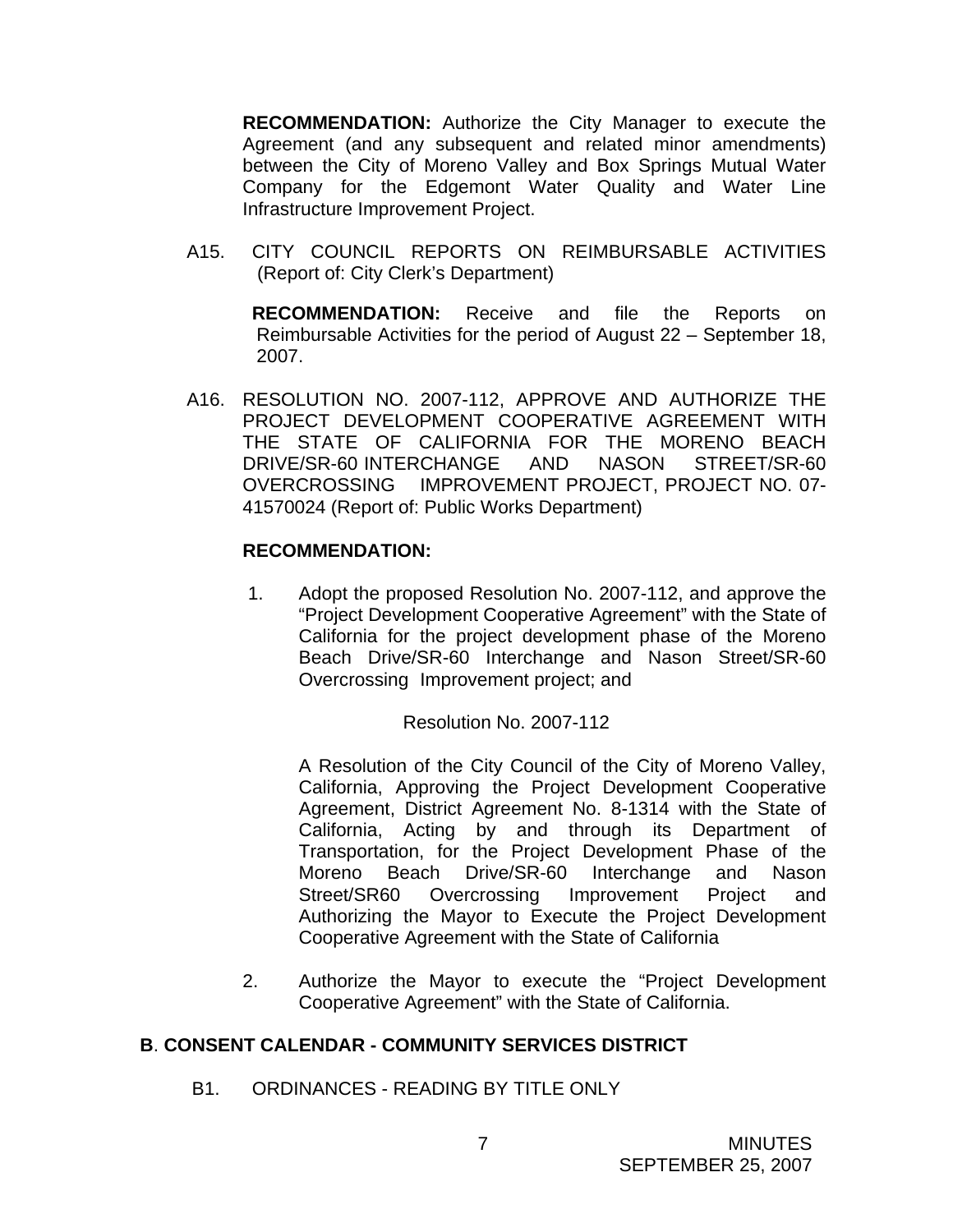**RECOMMENDATION:** Waive reading of all Ordinances.

B2. MINUTES - REGULAR MEETING OF SEPTEMBER 11, 2007

(Report of: City Clerk's Department)

**RECOMMENDATION:** Approve as submitted.

B3. RESOLUTION FOR IMPLEMENTING THE COMMUNITY SERVICES DISTRICT ZONE E (HIGH-SERVICE-LEVEL PARKWAY LANDSCAPE MAINTENANCE) SERVICE PLAN POLICY (Report of: Public Works Department)

**RECOMMENDATION:** Approve and Adopt Resolution No. CSD 2007- 27, to implement the Community Services District Zone E (High-Service-Level Parkway Landscape Maintenance) Service Plan policy (the "Policy").

Resolution No. CSD 2007-27

A Resolution of the City Council of the City of Moreno Valley, California, Acting in its Capacity as the Board of Directors of the Moreno Valley Community Services District to Approve and Adopt the Community Services District Zone E (High-Service-Level Parkway Landscape Maintenance) Service Plan Policy to Provide Guidelines and Standards for the Landscape Maintenance of All Zone E Sub-Zones

### **C. CONSENT CALENDAR - COMMUNITY REDEVELOPMENT AGENCY**

C1. ORDINANCES - READING BY TITLE ONLY

**RECOMMENDATION:** Waive reading of all Ordinances.

 C2. MINUTES - REGULAR MEETING OF SEPTEMBER 11, 2007 (Report of: City Clerk's Department)

**RECOMMENDATION:** Receive as submitted.

### **D. CONSENT CALENDAR - BOARD OF LIBRARY TRUSTEES**

- D1. ORDINANCES READING BY TITLE ONLY
- D2. MINUTES REGULAR MEETING OF SEPTEMBER 11, 2007 (Report of: City Clerk's Department)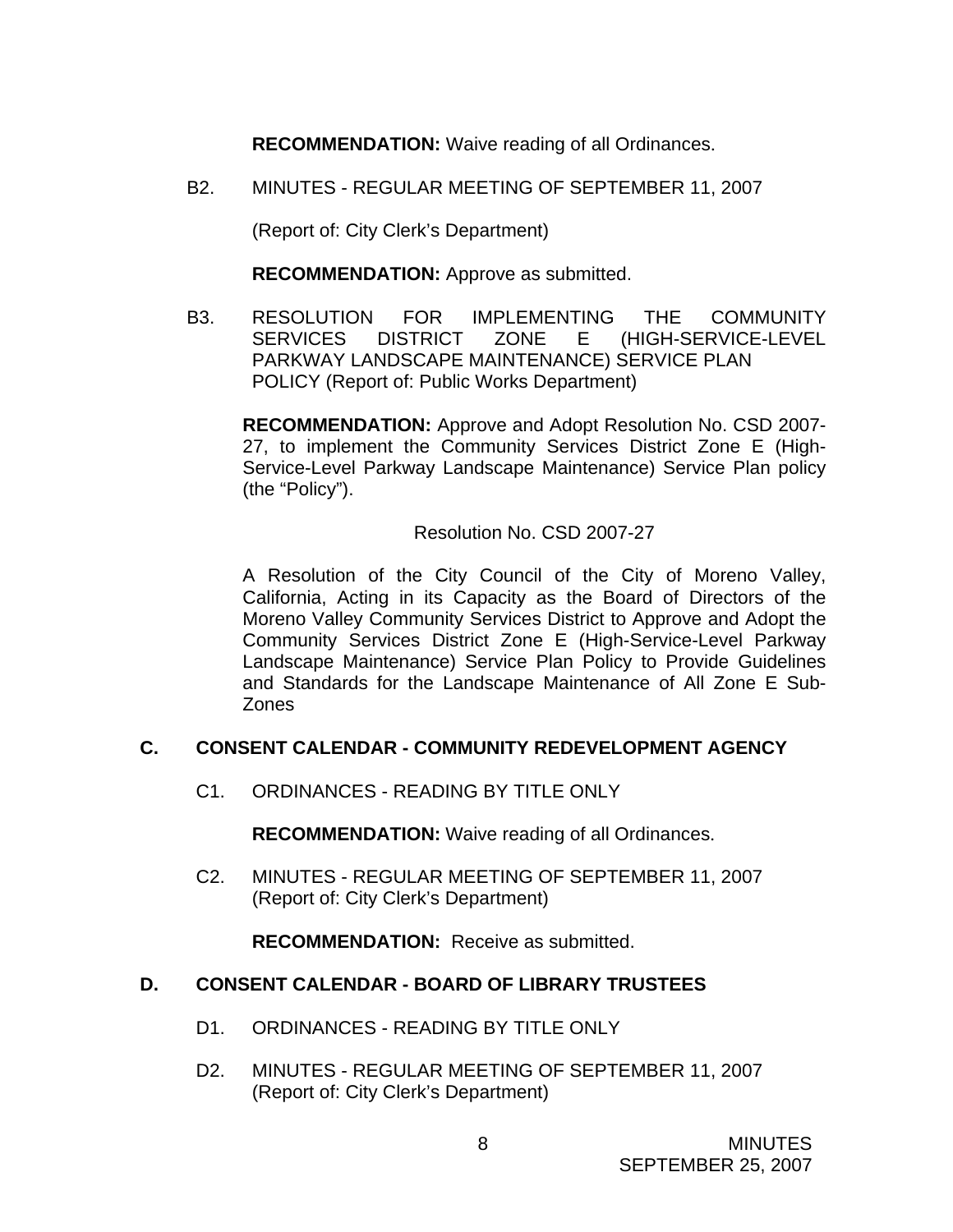**RECOMMENDATION:** Receive as submitted.

#### **Joint Consent Calendars Items A2-D2, with the exception of A13 were approved by a 4-0-1 vote, Batey absent, m/Flickinger, s/Stewart.**

#### **AGENDA ORDER**

A13. TRACT 31494 – APPROVE FINAL MAP, SOUTH OF COTTONWOOD AVENUE, BETWEEN LASSELLE STREET AND NASON STREET, DEVELOPER: COLLIE COURT DEVELOPMENT, LLC, MORENO VALLEY, CA 92552-7599

#### **RECOMMENDATION:**

1. Approve Final Tract Map 31494; and 2. Authorize the City Clerk to sign the map and transmit said map to the County Recorder's Office for recordation.

### **Approved by a 3-1-1 vote, m/Flickinger, s/West; Stewart abstaining, Batey absent**.

### **E. PUBLIC HEARINGS**

### E1. A PUBLIC HEARING ON THE FOLLOWING LAND USE PROPOSALS:

Project 1: General Plan Amendment (PA07-0065) from C (Commercial) to R10 (Residential), Specific Plan Amendment (P06- 133) from SP 193 C (Commercial) to SP 193 MR (Medium Residential), Tentative Tract Map No. 34329 (PA05-0201), and Plot Plan (PA05-0203), to build 90 condominium units on 10.41 net acres located at the southwest corner of Iris Avenue and Via Del Lago. Applicant: Winchester Associates, Inc.;

Mayor White opened the public testimony portion of the public hearing.

A presentation was made by the applicant, Stan Morse of MDS Consulting.

There was no public testimony received.

Project 2: General Plan Amendment (PA07-0066) and Zone Change (PA07-0067) to change the land use designations for a portion (3.5+/ acres) of the 15.61-net acre project site from Business Park (BP) to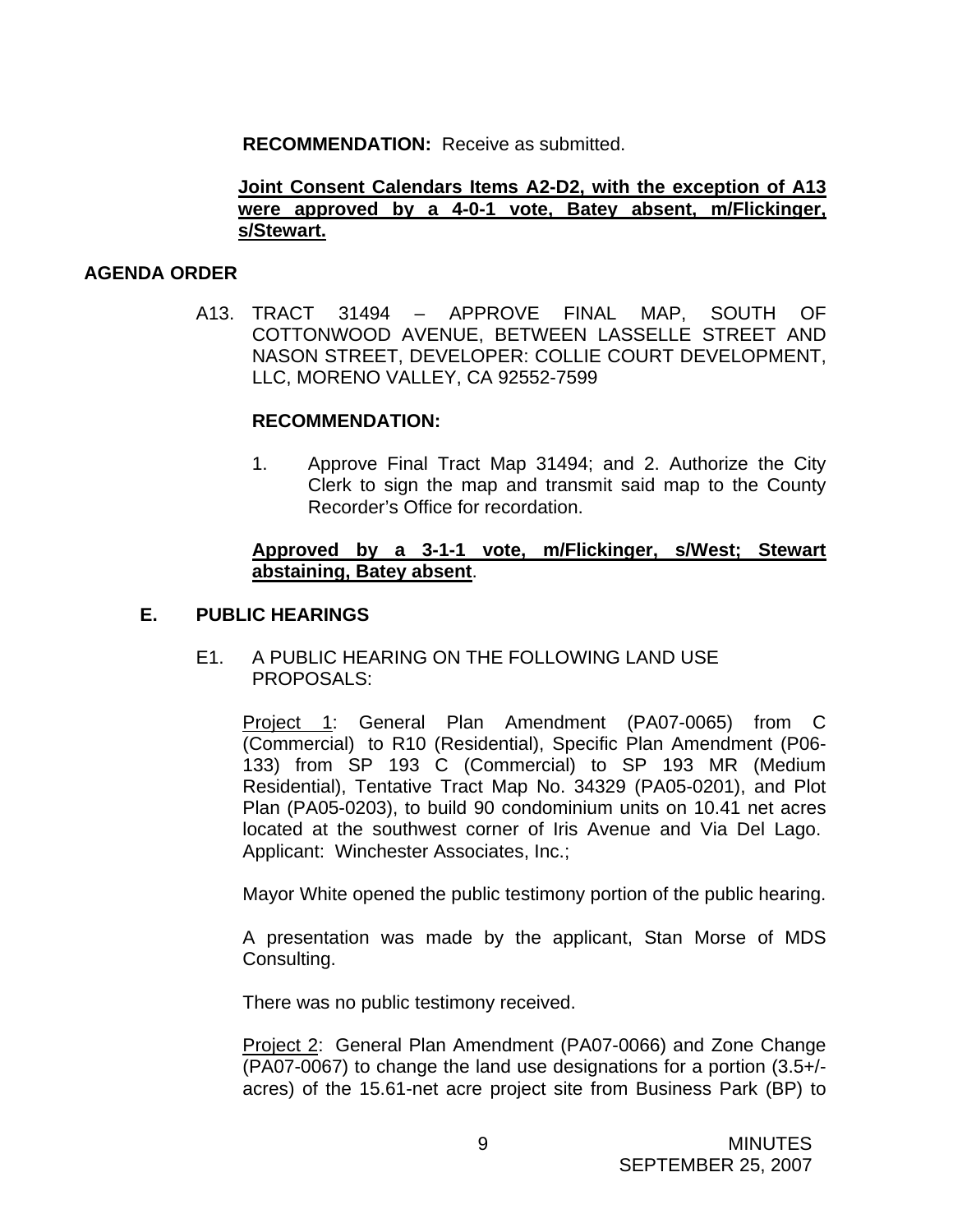Community Commercial (CC) for property located on the south side of State Route 60 at the northwest corner of Redlands Boulevard and Fir Avenue. The change is required to provide consistency with the current property line that was adjusted through approval of Lot Line Adjustment LLA #983 in early 2007. Applicant: Gascon Group, LLC; and

Mayor White opened the public testimony portion of the public hearing.

A presentation was made by the applicant, Neil D. Gascon, Gascon Group, LLC.

There was no public testimony received.

Project 3: General Plan Amendment (PA07-0038) and Zone Change (PA07-0037) from Office (O) to Neighborhood Commercial (NC) for the 1.77-net acres of Assessor's Parcel Number 291-242-018 in order to develop a 13,969-square foot grocery store at the southwest corner of Frederick Street and Cottonwood Avenue (Plot Plan PA07-0036). Applicant: TESCO.

Mayor White opened the public testimony portion of the public hearing.

A presentation was made by the applicant David McCombs.

Public testimony was received from Dana Siciliano Di Rende (opposes), Gary D. Lavey (opposes) and Vickie L. Lavey (opposes).

**Recommendation:** That the City Council:

- 1. Conduct a public hearing for review of Project 1 and defer taking action on Project 1 until after the public hearing for Project 3;
- 2. Conduct a public hearing for review of Project 2, and defer taking action on Project 2 until after the public hearing for Project 3;
- 3. Conduct a public hearing for review of Project 3;
- 4. Adopt a Negative Declaration for Project 1 applications PA07-0065 (General Plan Amendment), P06-133 (Specific Plan Amendment), PA05-201 (Tentative Tract Map 34329), and PA05-0203 (Plot Plan). The projects, individually and cumulatively, will not result in a significant effect on the environment;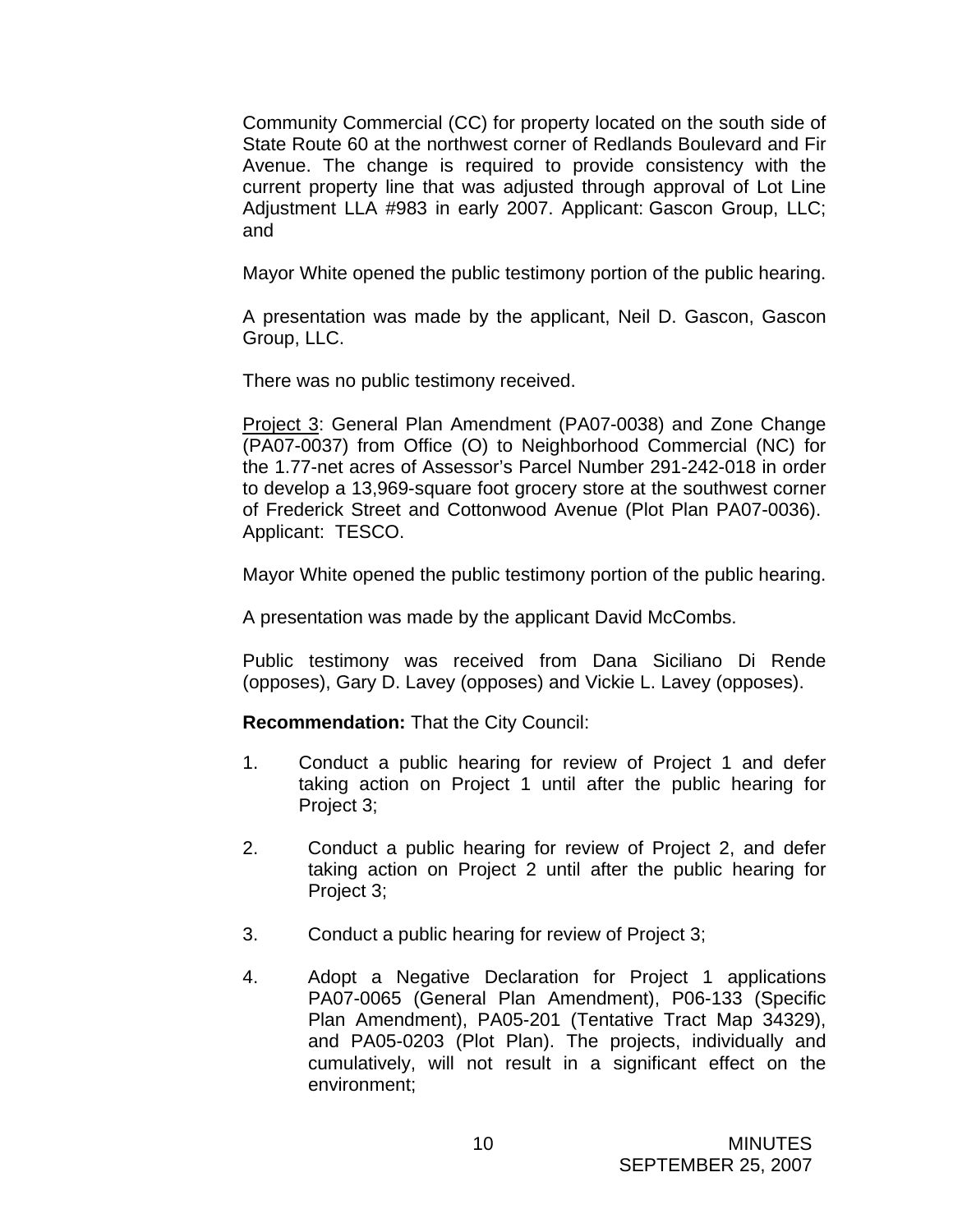# **Approved by a 4-0-1 vote, m/Flickinger, s/Stewart, Batey absent**

5. Adopt a Negative Declaration for Project 2 applications PA07-0066 (General Plan Amendment) and PA07-0067 (Zone Change). The projects, individually and cumulatively, will not result in a significant effect on the environment;

# **Approved by a 4-0-1 vote, m/Flickinger, s/Stewart, Batey absent**

6. Adopt a Negative Declaration for Project 3 applications PA07-0038 (General Plan Amendment), PA07-0037 (Zone Change), and PA07-0036 (Plot Plan). The projects, individually and cumulatively, will not result in a significant effect on the environment;

# **Approved by a 4-0-1 vote, m/Flickinger, s/Stewart, Batey absent**

7. Approve Resolution No. 2007-109 approving PA07-0065, PA07-0066, and PA07-0038, thereby establishing General Plan Land Use Map designations for Projects 1, 2, and 3 as described in the Resolution, and the revised General Plan Maps as attached to the Resolution as Exhibits A, B, and C;

# Resolution No. 2007-109

 A Resolution of the City Council of the City of Moreno Valley, California, Approving a General Plan Amendment (PA07-0065) to Change the Land Use for the 10.41-Net Acres of Assessor's Parcel Number 304-260-007 from Commercial to Residential 10 Located at the Southwest Corner of Iris Avenue and Via Del Lago; a General Plan Amendment (PA07-0066) to Change the Land Use for a Portion (3.5+/- Acres) of the 15.61-Net Acre Project Site from Business Park to Commercial for Property Located on the South Side of State Route 60 at the Northwest Corner of Redlands Boulevard and Fir Avenue; and a General Plan Amendment (PA07-0038) from Office to Commercial for the 1.77-Net Acres of Assessor's Parcel Number 291-242-018 Located at the Southwest Corner of Frederick Street and Cottonwood , Thereby Establishing General Plan Land Use Map Designations for Certain Properties as Described in the Resolution, and the Revised General Plan Maps as Attached to the Resolution as Exhibits A, B, and C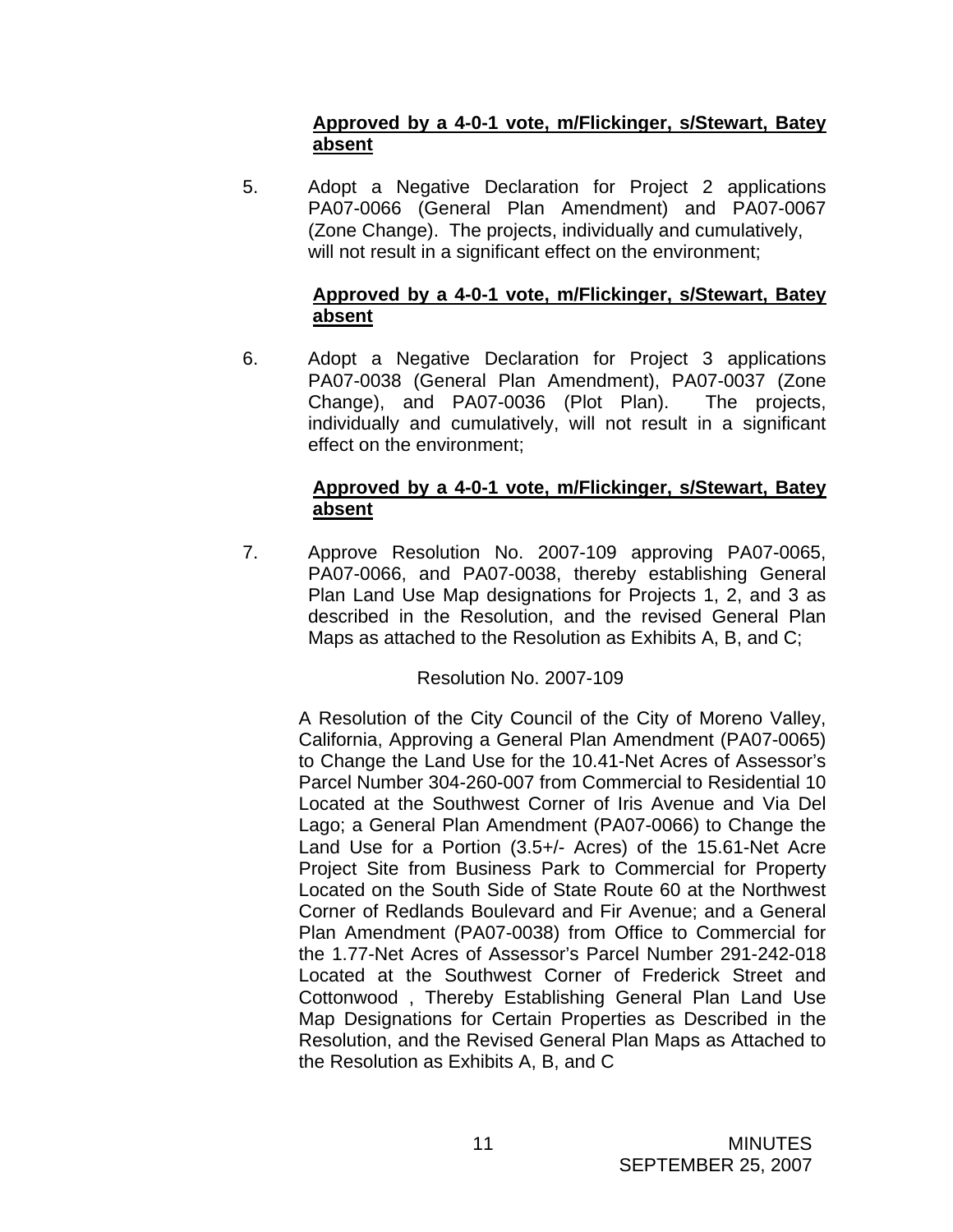# **Approved by a 4-0-1 vote, m/Flickinger, s/Stewart, Batey absent**

 8. Introduce Ordinance No. 753 approving Project 1 Specific Plan Amendment (P06-133) from Specific Plan 193 Commercial (SP193C) to Specific Plan 193 Medium Residential (SP193MR) for 10.41-net Acres located at the southwest corner of Iris Avenue and Via Del Lago, based on the findings in the Ordinance, and the revised Zoning Atlas page as attached to the ordinance as Exhibit A;

# Ordinance No. 753

An Ordinance of the City Council of the City of Moreno Valley, California, Approving P06-133 (Specific Plan Amendment) to Change the Land Use from SP193C (Commercial) to SP193MR (Medium Residential) for Assessor's Parcel Number 304-260- 007 Approximately 10.31-Net Acres Located at the Southwest Corner of Iris Avenue and Via Del Lago

### **Approved by a 4-0-1 vote, m/Flickinger, s/Stewart, Batey absent**

9. Introduce Ordinance No. 754 approving Project 2 Zone Change (PA07-0067) to change the land use designations for a portion (3.5+/- acres) of the 15.61-net acre project site from Business Park (BP) to Community Commercial (CC), based on the findings in the Ordinance, and the revised Zoning Atlas page as attached to the ordinance as Exhibit A;

# Ordinance No. 754

 An Ordinance of the City Council of the City of Moreno Valley, California, Approving PA07-0067 (Zone Change) to Change the Land Use From Business Park to Community Commercial for the 3.49-Acres Located Within Portions of Parcel B and Parcel C of Lot Line Adjustment No. 983

# **Approved by a 4-0-1 vote, m/Flickinger, s/Stewart, Batey absent**

10. Introduce Ordinance No. 755 approving Project 3 Zone Change (PA07-0037) from Office (O) to Neighborhood Commercial (NC) for 1.77-net acres located at the southwest corner of Frederick Street and Cottonwood Avenue, based on the findings in the Ordinance, and the revised Zoning Atlas page as attached to the ordinance as Exhibit A;

Ordinance No. 755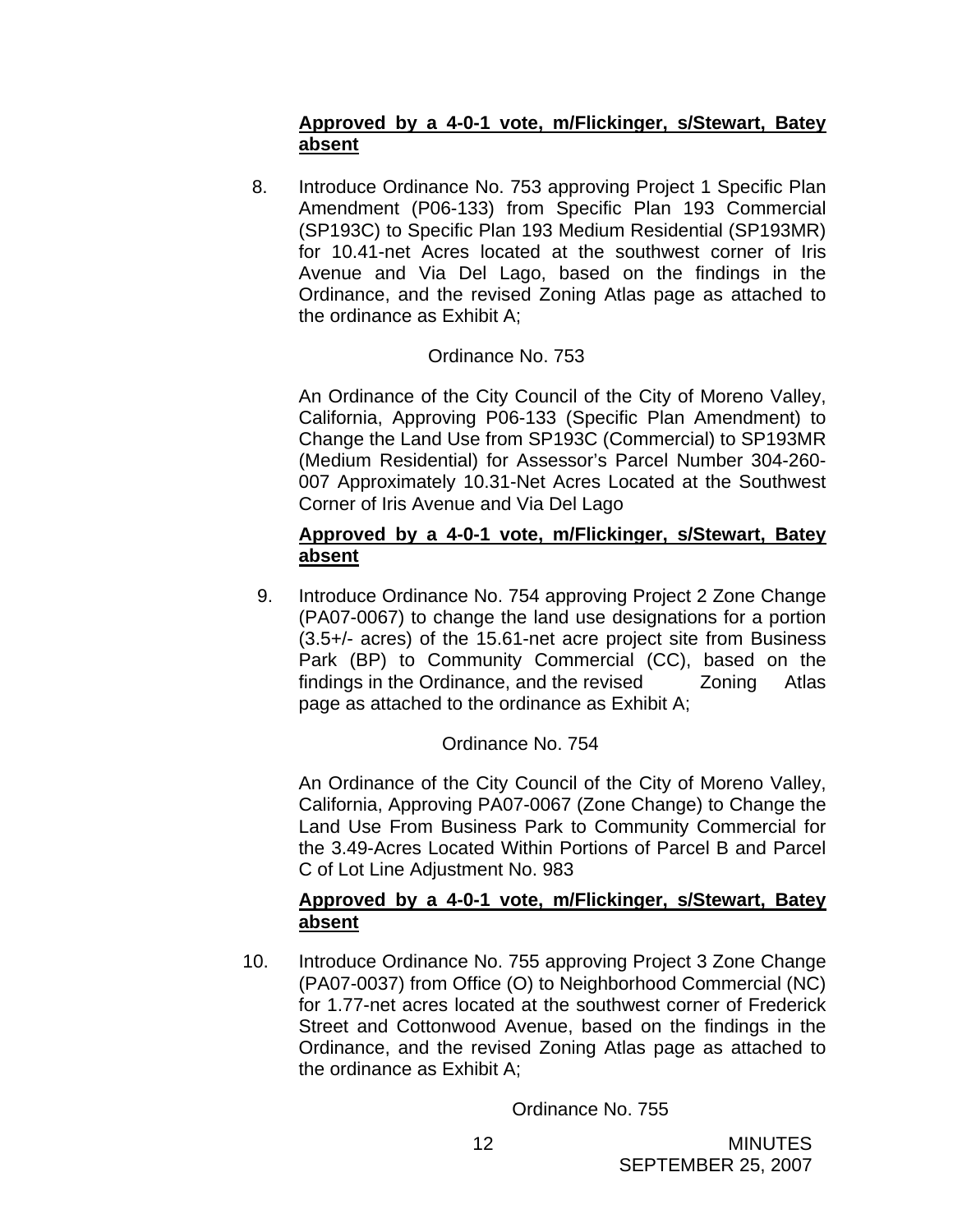An Ordinance of the City Council of the City of Moreno Valley, California, Approving PA07-0037 (Zone Change) to Change the Land Use for the 1.77-Net Acres of Assessor's Parcel Number 291-242-018 from Office to Neighborhood Commercial

# **Approved by a 4-0-1 vote, m/Flickinger, s/Stewart, Batey absent**

11. Approve Resolution No. 2007-110 approving Project 1 Tentative Tract Map 34329 (PA05-0201) and Plot Plan (PA05- 0203) to build 90 two-story condominium units on the 10.41-net acres of Assessor's Parcel Number 304-260-007, Subject to a General Plan Amendment and Specific Plan Amendment based on the findings in the Resolution, and the Conditions of approval as attached to the resolution as Exhibit A; and

# Resolution No. 2007-110

A Resolution of the City Council of the City of Moreno Valley Approving Application Numbers PA05-0201 (Tentative Tract Map 34329), and PA05-0203 (Plot Plan) to Build 90 Residential Condominium Units, on Assessor's Parcel Number 304-260- 007 Approximately 10.41-Net Acres Located at the Southwest Corner of Iris Avenue and Via Del Lago

# **Approved by a 4-0-1 vote, m/Flickinger, s/Stewart, Batey absent**

12. Approve Resolution No. 2007-111 approving Project 3 Plot Plan (PA07-0036) to develop a 13,969-square foot grocery store on the 1.77-net acres of Assessor's Parcel Number 291-242-018, subject to a General Plan Amendment and Zone Change and based on the findings in the Resolution, and the conditions of approval as attached to the resolution as Exhibit A;

Resolution No. 2007-111

A Resolution of the City Council of the City of Moreno Valley, California, Approving PA07-0036, a Plot Plan to Develop a 13,969-Square Foot Grocery Store on the 1.77-Net Acres of Assessor's Parcel Number 291-242-018, Located at the Southwest Corner of Frederick Street and Cottonwood Avenue

### **Approved by a 4-0-1 vote, m/Flickinger, s/Stewart, Batey absent**

# **F. ITEMS REMOVED FROM CONSENT CALENDARS FOR DISCUSSION OR SEPARATE ACTION - NONE.**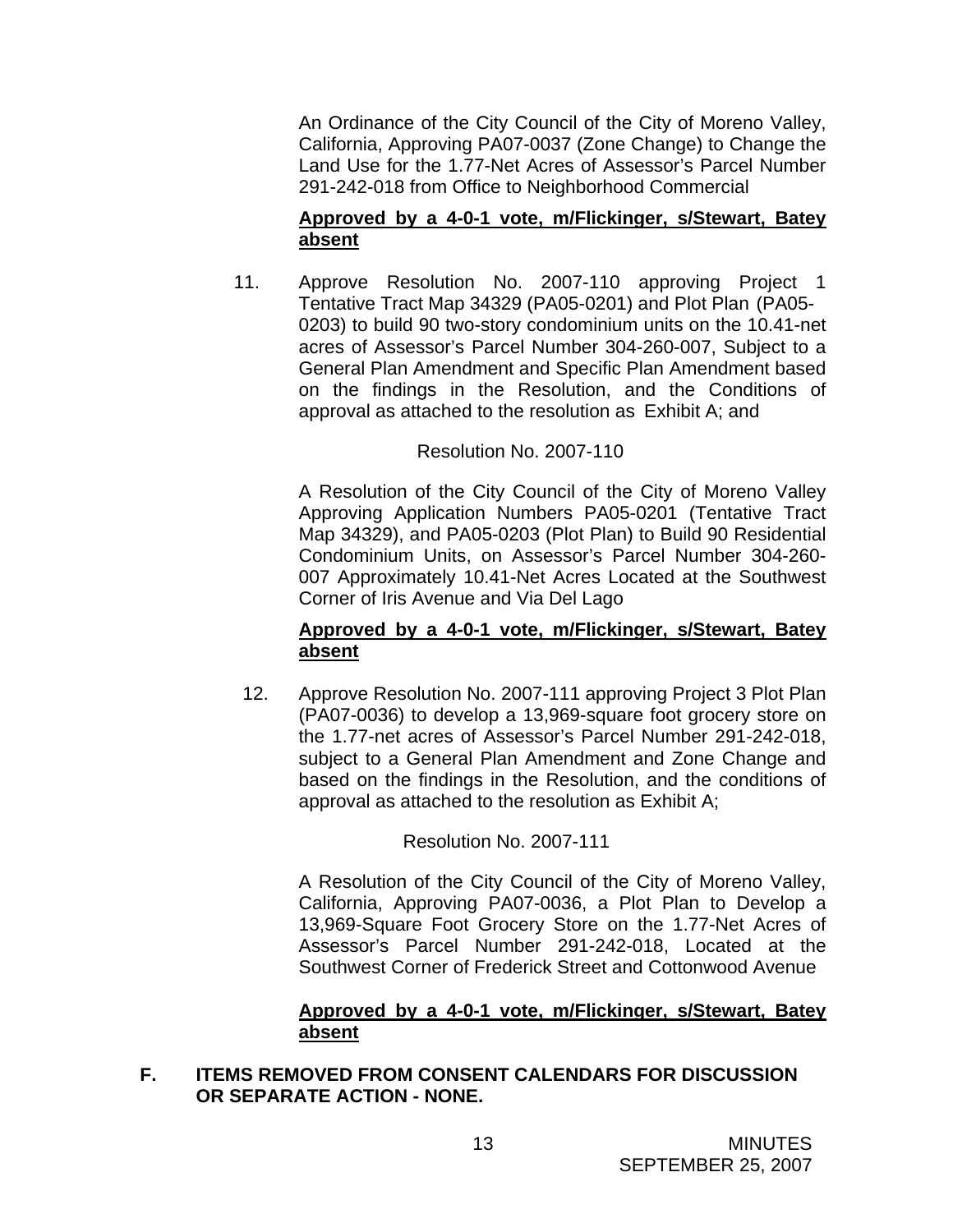# **G. REPORTS**

# G1. CITY COUNCIL REPORTS ON REGIONAL ACTIVITIES

a) Report on March Joint Powers Commission by Council Member **Stewart** 

Council Member Stewart reported the Tesco project is moving along and the March JPA has approved training facilities for two restaurants – a Subway and a Mexican restaurant. He also reported that the clearing stages of title of land to the city of ninety-four acres and 200 acres plus to March JPA has commenced.

G2. PUBLIC MEETING REGARDING MAIL PROCEEDINGS FOR TENTATIVE TRACT 34407 (AND ALL AFFECTED PHASES) – BALLOTED ITEM: NPDES MAXIMUM RESIDENTIAL REGULATORY RATE; TENTATIVE PARCEL MAP 35150 – BALLOTED ITEM: NPDES MAXIMUM COMMERCIAL/INDUSTRIAL REGULATORY RATE; TENTATIVE TRACT 35514 (AND ALL AFFECTED PHASES) – BALLOTED ITEMS: NPDES MAXIMUM COMMERCIAL/INDUSTRIAL REGULATORY RATE AND FOR CSD ZONE E-4 (HIGH- SERVICE-LEVEL PARKWAY LANDSCAPE MAINTENANCE); AND TENTATIVE PARCEL MAP 34572 – BALLOTED ITEMS: NPDES MAXIMUM COMMERCIAL/INDUSTRIAL REGULATORY RATE AND CSD ZONE M (COMMERCIAL, INDUSTRIAL, AND MULTIFAMILY IMPROVED MEDIAN MAINTENANCE) (Report of: Public Works Department)

# **RECOMMENDATION:**

- 1. That the Mayor and Members of the City of Moreno Valley City Council conduct the Public Meeting to accept public comments regarding the mail ballot proceedings for:
	- a. Tentative Tract 34407 (and all affected phases) for approval of the National Pollutant Discharge Elimination System (NPDES) maximum residential regulatory rate; and
	- b. Tentative Parcel Map 35150 for approval of the NPDES maximum commercial/industrial regulatory rate; and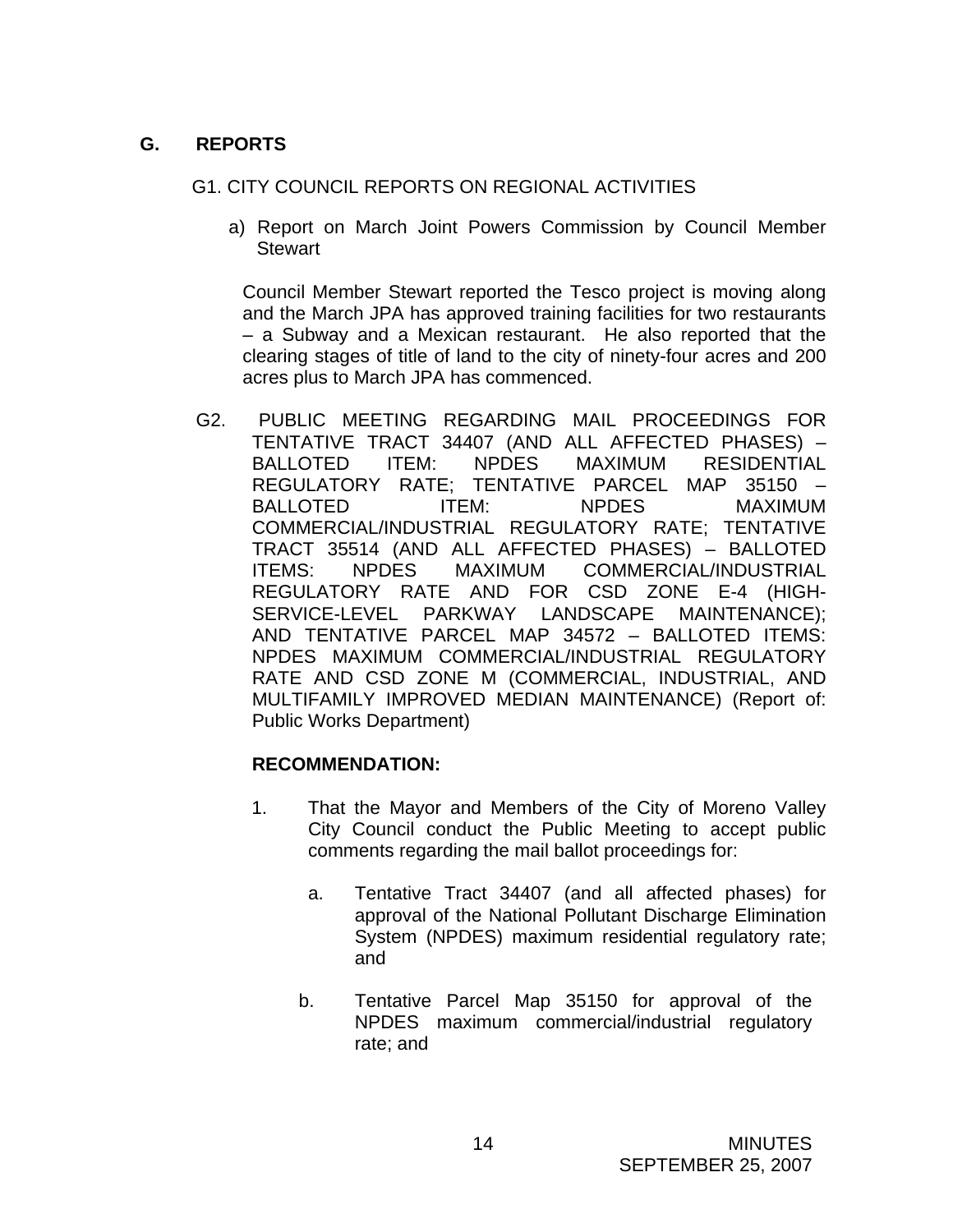- c. Tentative Tract 35514 (and all affected phases) for approval of the NPDES maximum commercial/industrial regulatory rate; and
- d. Tentative Parcel Map 34572 for approval of the NPDES maximum commercial/industrial regulatory rate.
- 2. That the Members of the Board of Directors of the Moreno Valley Community Services District (the "CSD Board") conduct the Public Meeting to accept public comments regarding the mail ballot proceedings for:
	- a. Tentative Tract 35514 (and all affected phases) for inclusion into and approval of the annual acreage charge for CSD Zone E-4 (High-Service-Level Parkway Landscape Maintenance); and
	- b. Tentative Parcel Map 34572 for inclusion into and approval of the annual charge for CSD Zone M (Commercial, Industrial, and Multifamily Improved Median Maintenance).

# **Approved by a 4-0-1 vote, m/Stewart, s/West, Batey absent.**

 G3. CITY MANAGER'S REPORT (Informational Oral Presentation – not for Council action)

City Manager, Bob Gutierrez reported on the soccer park renovation - lighting, grading, drainage system with synthetic turf, and sidewalks projected completion date of January 2008.

# **H. LEGISLATIVE ACTIONS**

ORDINANCES - 1ST READING AND INTRODUCTION - NONE

### ORDINANCES - 2ND READING AND ADOPTION

HI. Ordinance No. 752 – An Ordinance of the City Council of the City of Moreno Valley, California amending Title 5 of the City of Moreno Valley Municipal Code, by adding a new Chapter 5.04 Regarding the Licensure of Tobacco Retailers.

### **Recommendation:** Adopt Ordinance No. 752

An Ordinance of the City Council of the City of Moreno Valley, California, Amending Title 5 of the City of Moreno Valley Municipal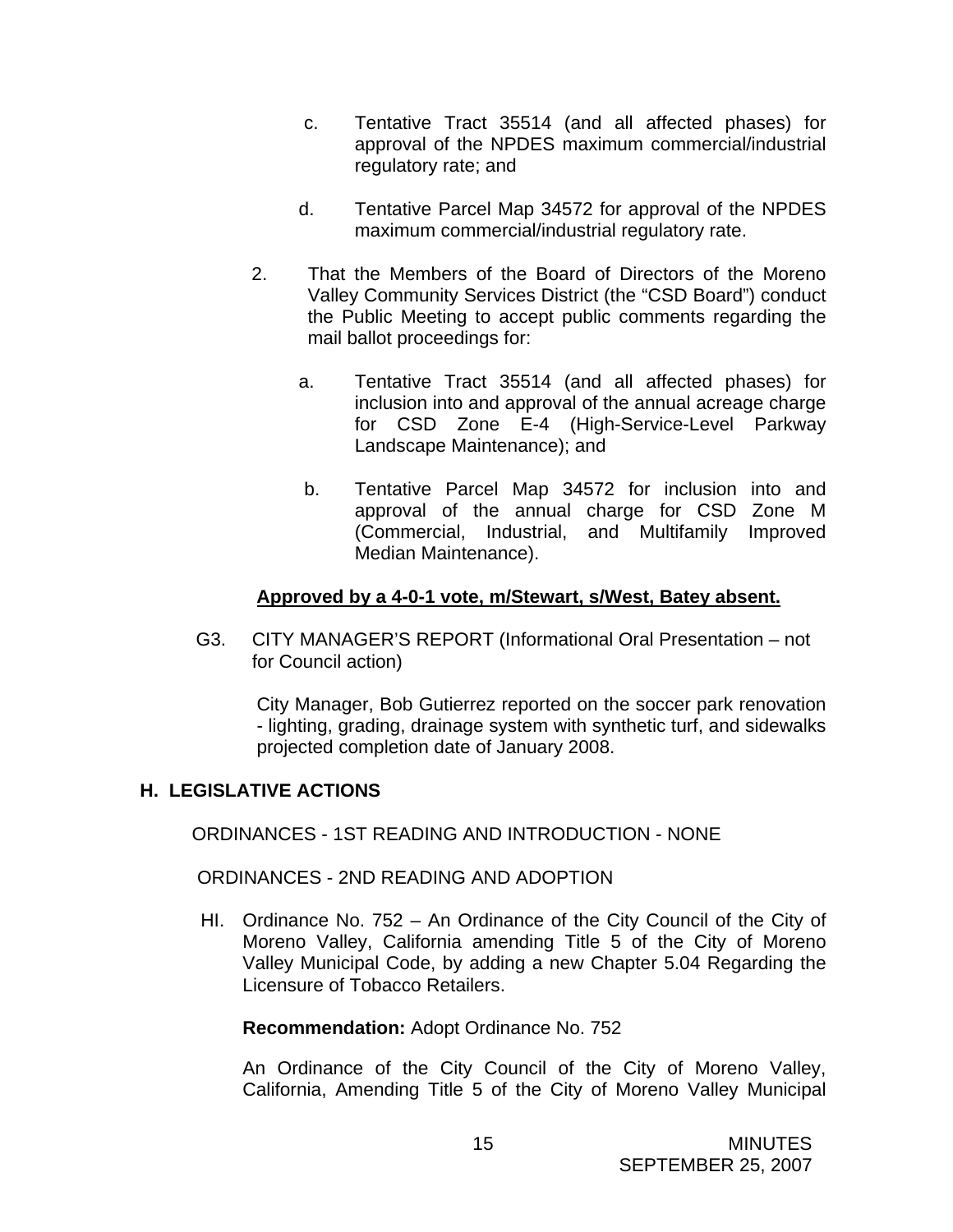Code, by Adding a New Chapter 5.04 Regarding the Licensure of Tobacco Retailers

### **Approved by a 4-0-1 vote, m/Flickinger, s/West, Batey absent.**

# ORDINANCES - URGENCY ORDINANCES - NONE

# RESOLUTIONS – NONE

PUBLIC COMMENTS ON ANY SUBJECT NOT ON THE AGENDA UNDER THE JURISDICTION OF THE CITY COUNCIL - NONE

CLOSING COMMENTS AND/OR REPORTS OF THE CITY COUNCIL, COMMUNITY SERVICES DISTRICT, OR COMMUNITY REDEVELOPMENT AGENCY

### Council Member Flickinger

1) Lots of foreclosures, property maintenance issues, need to stay on top of it and start anti-debris program, keep moving forward throughout the city; the new emblem is exciting, represents community at large and wants general public to know.

### Council Member West

- 1) Announced the first meeting of the Crime Prevention Committee was held at Rancho Belago, they are working with the Chief of Police to prepare a crime summary for each district, educating the community not to be a victim. The committee meeting meets once a month. Looking for more citizens to join.
- 2) He is getting calls on foreclosed homes, maintenance of yards and swimming pool concerns; inquired if the City has a systematic program that works with mortgage companies that have taken back the properties.

### Mayor White

- 1) Laura Froelich recognized as a Woman of Achievement by YMCA, one of seven to be recognized. She has never missed an arrival or departure of US troops.
- 2) Thanked staff for the success of State of the City event.
- 3) New City's logo was introduced.
- 4) Toastmasters contest on Saturday with member Evelyn Bell taking first place in the speech contest, and Steve Kupsak took first place as best evaluator.